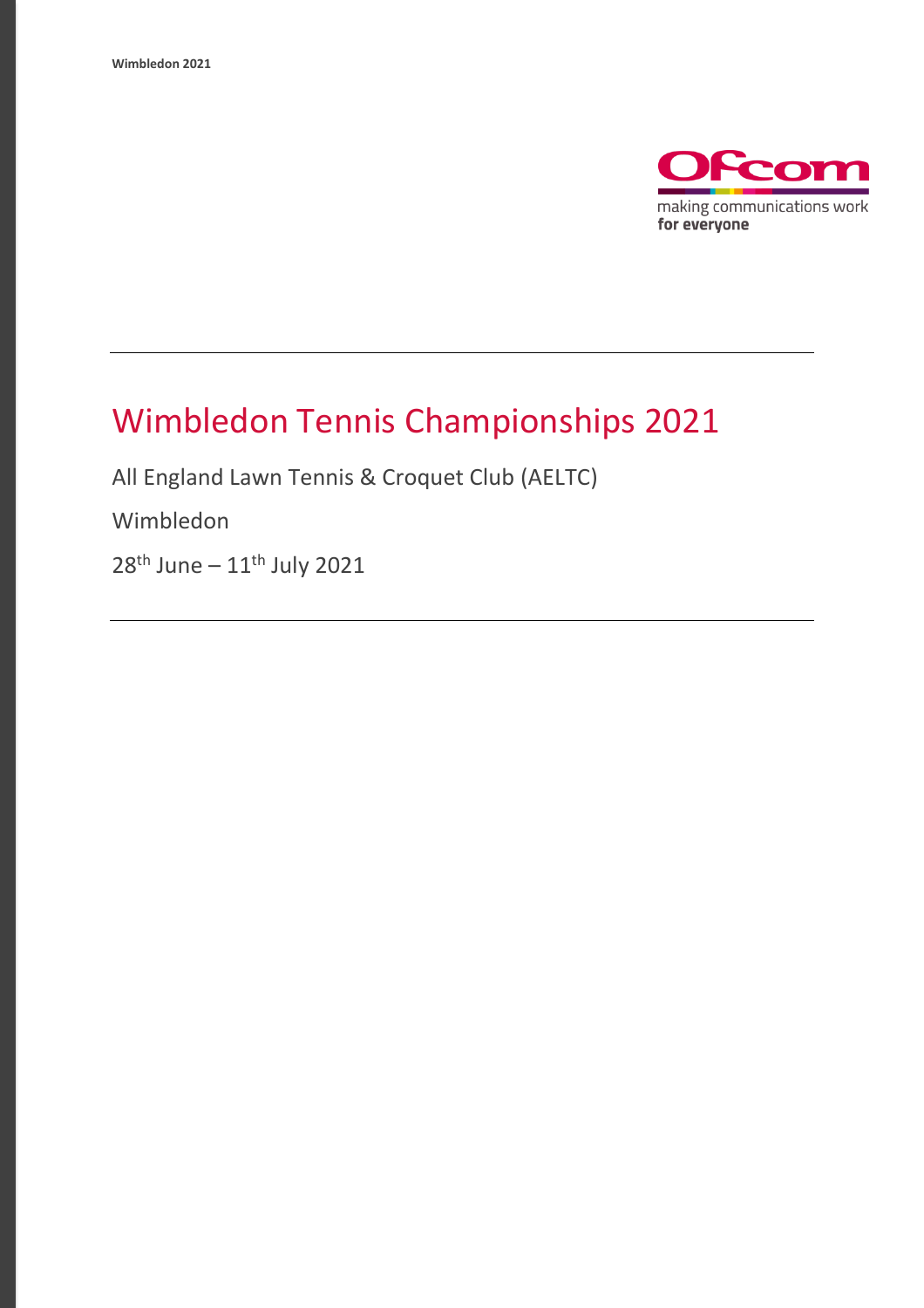## Introduction

The Wimbledon Tennis Championships 2021 is once again designated as a Major Event, where careful control of frequency assignments will need to be implemented in order to establish a successful working system.

With the impact of COVID-19 on the PMSE sector timeframes may be difficult to follow this year. However, the deadlines below will need to be adhered to in order to facilitate a successful frequency plan, whilst allowing time for any changes needed prior to the start of the event.

This year the Wimbledon will be coordinated by Des Vitalis, who has managed PMSE spectrum use at the event for the last six years.

Frequency Coordinator



Des Vitalis

Our office contact details are

+44 (0) 207 981 3803 or emai[l pmse@Ofcom.org.uk](mailto:pmse@arqiva.com)

During the event, we can be contacted on

+44 (0) 7595 089421 or email des.vitalis@ofcom.org.uk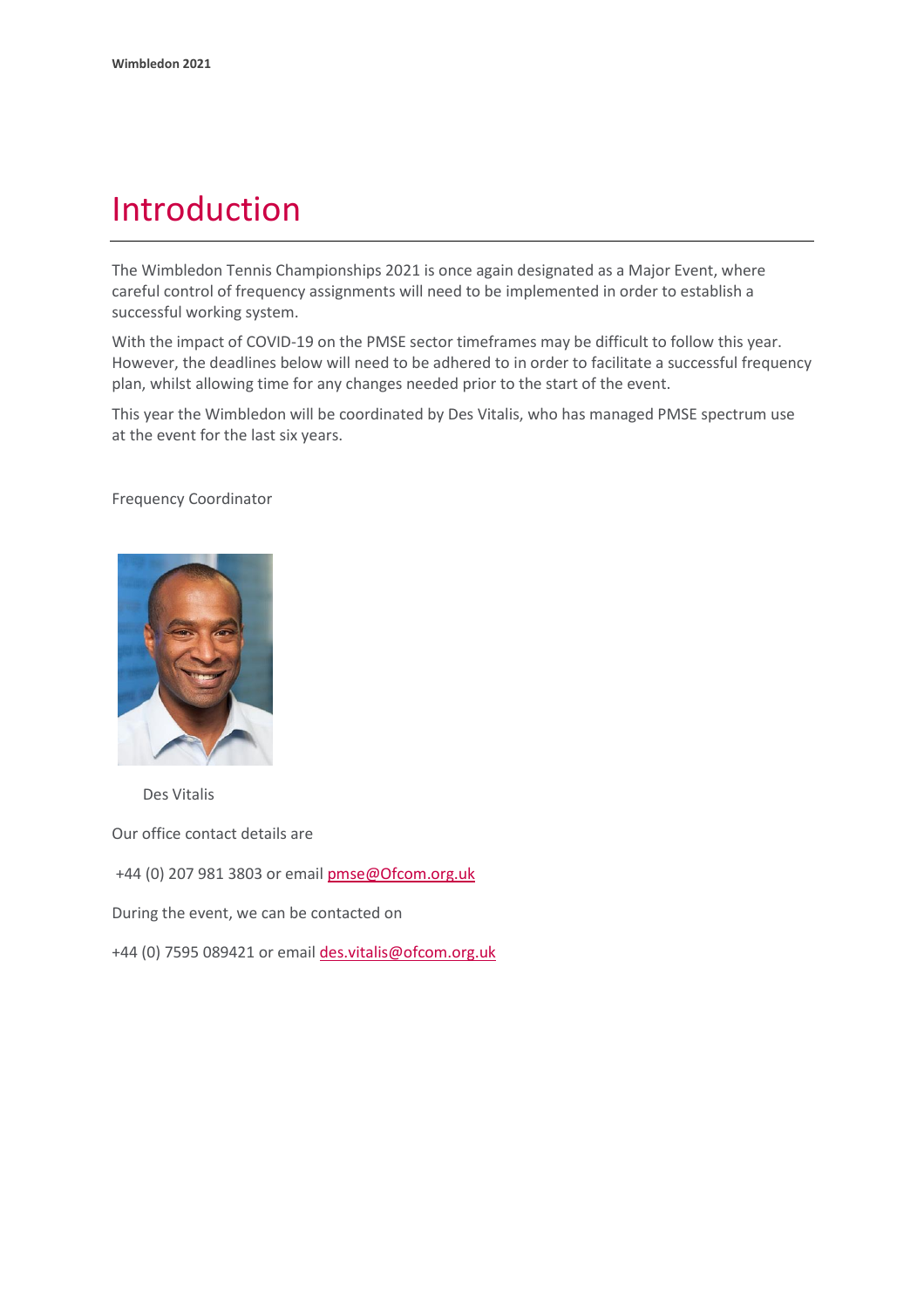# **Contents**

#### **Section**

| 1. Application Process        | 1             |
|-------------------------------|---------------|
| 2. Coordination and Licensing | $\mathcal{P}$ |
| 3. Event Time                 | ર             |
| 4. Useful Contacts            | $\Delta$      |
|                               |               |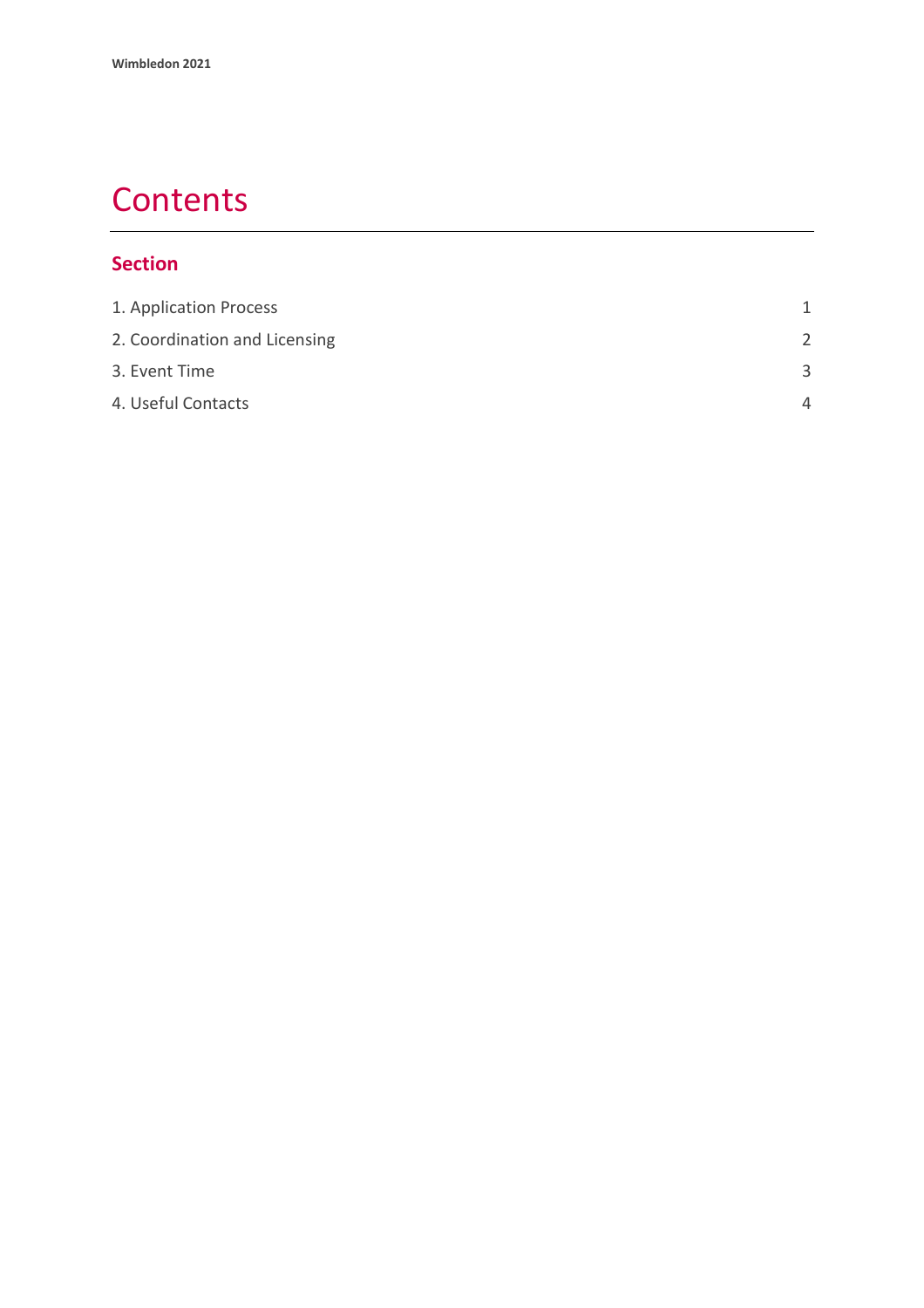# <span id="page-3-0"></span>1. Application Process

#### **Submit your completed application form to Ofcom PMSE by 7th May 2021**



**We aim to issue licences (where applications have been received within the stated time periods) on or before the 28th May 2021**



#### **Payment MUST be received before the start of the event, otherwise you will not be licensed to use frequencies.**

We accept Debit/Credit Cards, Cheques and Bank Transfers or can take payment from existing carnets. *Please note that Ofcom PMSE are unable to accept payments made by AMEX.*

## **1.1**

Talkback spectrum is always in high demand at Wimbledon, so applicants are asked to submit their requests at the earliest possible opportunity. It is advisable to submit frequency applications by the **7 th of May 2021**, as applications submitted later than this may not be accommodated as required.

As the Championships are designated a Major Event, applications for frequencies will not be subject to PMSE's usual three-day turnaround rule.

All frequency applications will be collated and worked on at the same time in order to achieve the best frequency allocation plan.

Applications can be submitted via the online Event Application process by visiting [www.ofcom.org.uk/pmse,](http://www.ofcom.org.uk/pmse) or by submitting an application form in the usual manner. All application forms are downloadable from our website.

On receipt of all frequency applications customers will be notified via email that their application has been received. Once applications have been reviewed, customers will be contacted if there are any immediate concerns regarding their requirements, or if any relevant information has been omitted.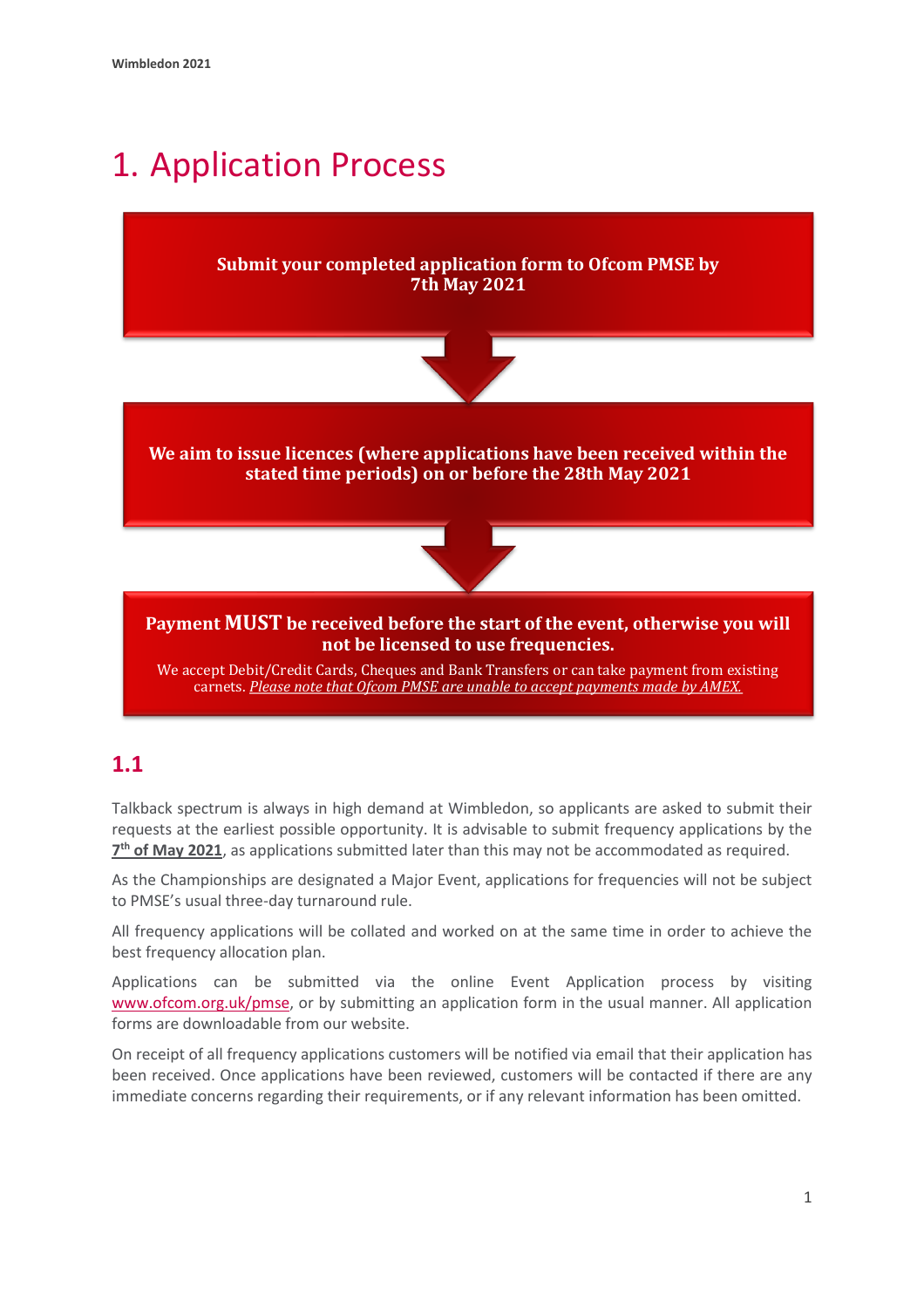# <span id="page-4-0"></span>2. Coordination and Licensing

## **General Information**

There will be high demand for wireless Talkback for the Wimbledon Championships but PMSE will endeavour to satisfy all requirements. The two main areas of concentrated Talkback use are the Centre Court Roof and the OB Compound. It is vital from a coordination perspective that the locations of all Talkback antennas are made known. This includes the precise location of antennas on the Media Centre. If the locations of Talkback antennas are not made known, PMSE will call to obtain this information, which may delay the process.

Information key to the coordination process includes:

- The number of Wireless Microphones, In Ear Monitors and Wireless Talkback systems and Wireless Cameras required
- The frequency range that equipment will tune across (greater flexibility will aid the coordination process)
- The dates and times that frequencies are needed
- The location of Wireless Talkback antennas within the grounds

Such information can be included on the application form or an accompanying email.

We aim to issue Licences on or before the **28th of May 2021** for applications received within the required timeframes.

Payment can be made using credit/debit card, bank transfer, cheque (made payable to Ofcom PMSE) or Carnet tokens. If you are paying by card you will receive a secure payment link to your email address. Once we have confirmation of payment being received the Licence documentation will be emailed to the applicant.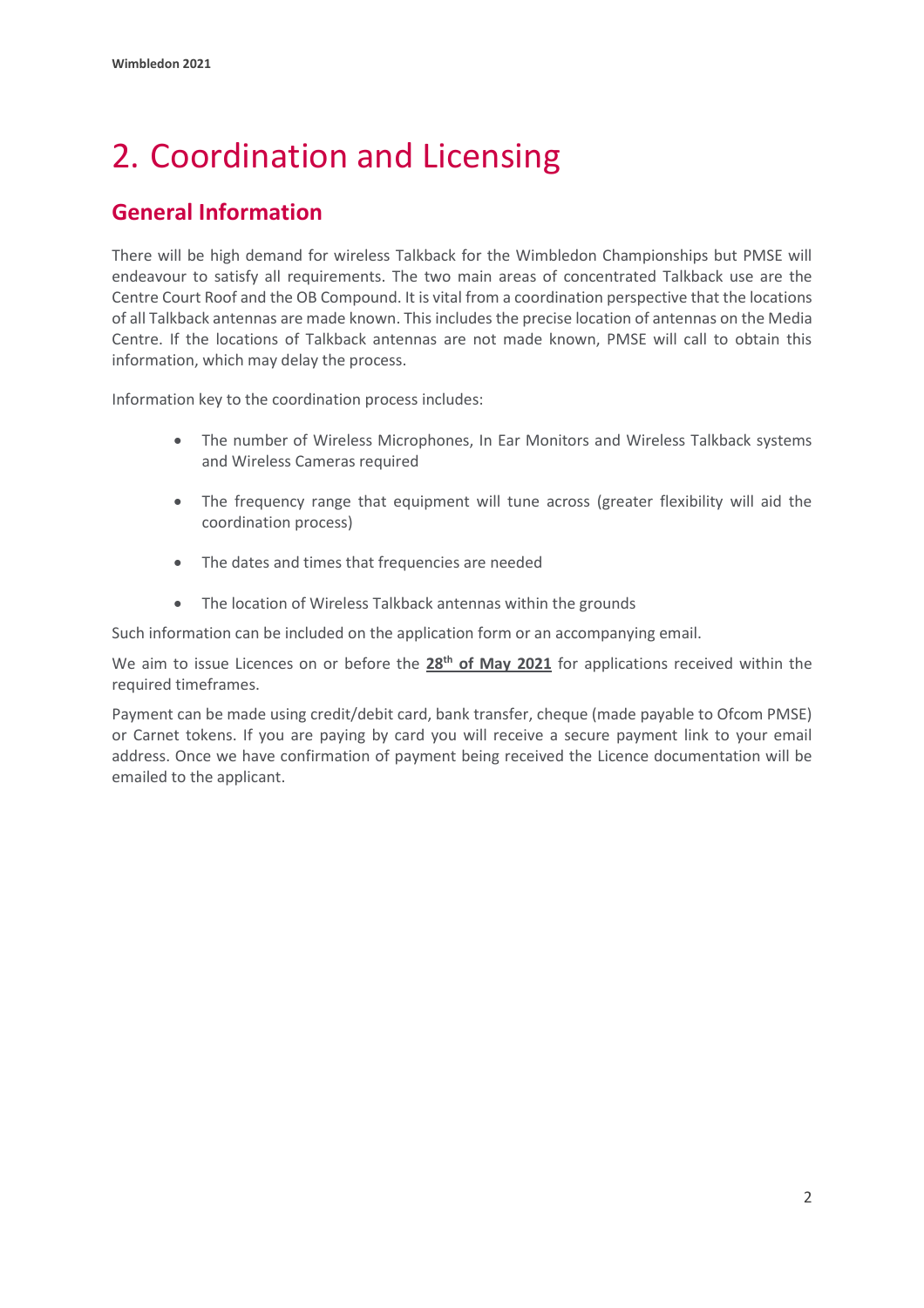# <span id="page-5-0"></span>3. Event Time

During the Event it is imperative that all frequencies are used within the terms and conditions of the Licence held. This includes transmission of frequencies only during the times and dates stated on the Licence, not exceeding the designated maximum power, transmitting frequencies only from the location specified on the Licence or as discussed with the Event Coordinator.

If interference is experienced during the Event the Event Coordinator will be available to assist during office hours by way of investigating the possible cause of the interference. If the cause is identified the necessary steps will be taken. If interference occurs outside of office hours the Emergency Coordinator will be able to assist.